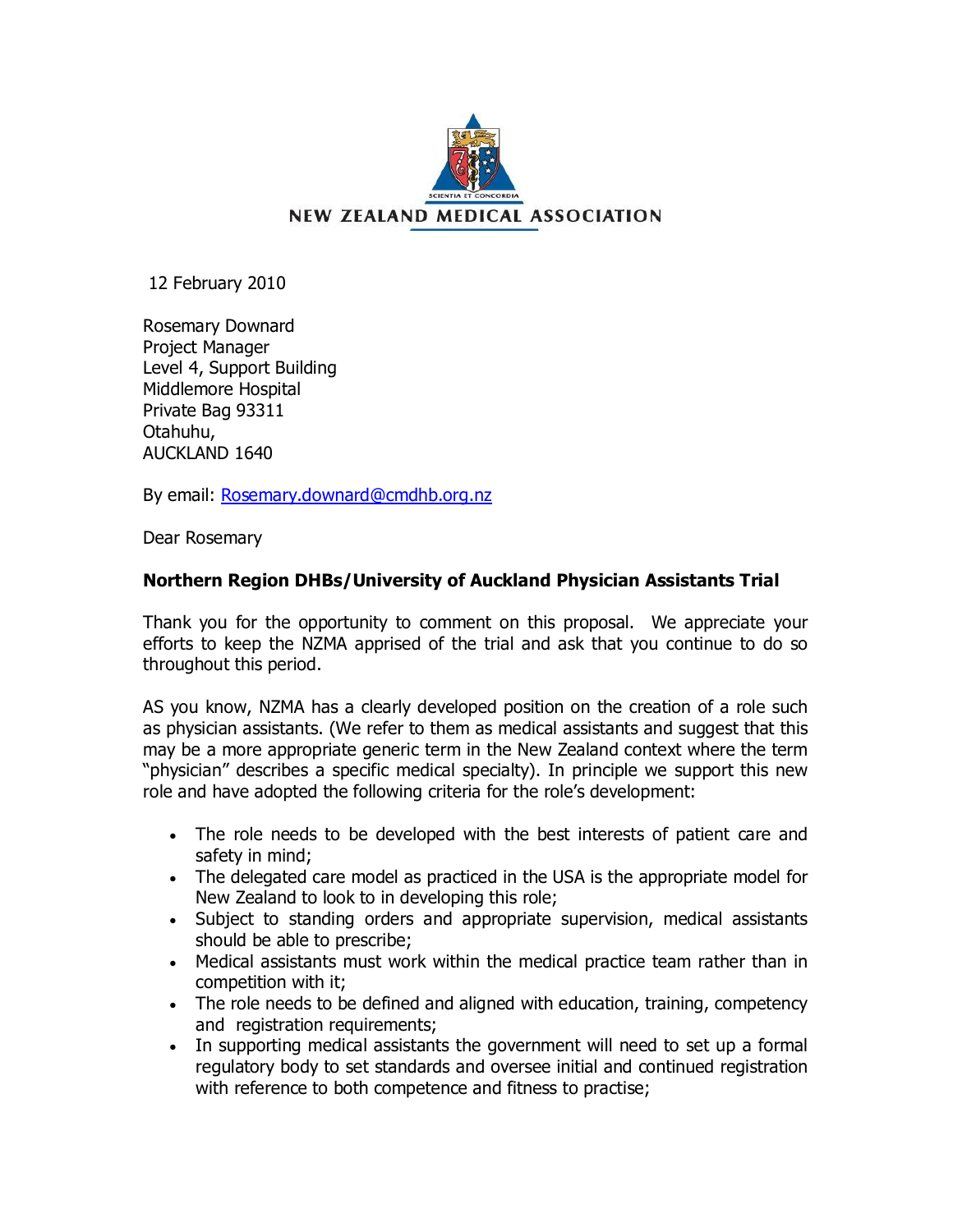· A medical assistant's continuing registration should be dependent on their ongoing professional development.

Our review of the proposal suggests that these principles are largely being followed although we do still have a few concerns:

# **Role of PGY1 and PGY2 Doctors – Physician Assistants**

Our Doctors in Training have expressed concern that many of the tasks identified for the physician assistants to do are currently undertaken by PGY1 and PGY2 doctors. Although the proposal may be intended to free up our doctors in training to undertake different tasks or to undergo training it should be remembered that these tasks provide valuable experience and education for our doctors in training. This may not be an issue during the trial; were the trial ever rolled out in significant numbers however the training of our doctors may be undermined unless a sufficient amount of this work is set aside specifically for them to undertake.

In regard to this trial we note that the physician assistants will be employed to work in the surgical area. We would be grateful if you could identify for us the actual tasks that they will be doing.

## **Examination and Diagnosis**

While examination is marked down as one of the tasks to be undertaken by physician assistants we are somewhat cautious of their ability to do so. Considerable oversight and training by doctors of this task in the first instance will obviously be necessary before we could be comfortable with physician assistants undertaking this role under a more independent (but still subject to delegated supervision) role. In regard to diagnosis we note that at this stage that this is not contemplated and confirm that we do not support physician assistants undertaking this role.

# **The Trial**

With only two physician assistants involved the trial may be too limited to provide any meaningful results. Certainly it does not allow for much evaluation beyond the specific work situation they will be working in. In particular we find it difficult to see how the results of employing two surgically based physician assistants can be extrapolated across other scopes of practice.

In addition we are concerned that the trial is to be commenced before the scope of practice and terms of evaluation have been determined. The latter is important for if the details of the evaluation are not set prior to the trial then it becomes a retrospective study which by nature has a number of limitations. The NZMA would be interested in playing a part in the evaluation process.

#### **Scope of Practice**

Turning to the scope of practice itself we are somewhat concerned that this appears to be determined by the Employer. While we appreciate that at this point there is no Responsible Authority governing physician assistants we believe that it is essential for the Royal Australasian College of Surgeons to be involved in developing this.